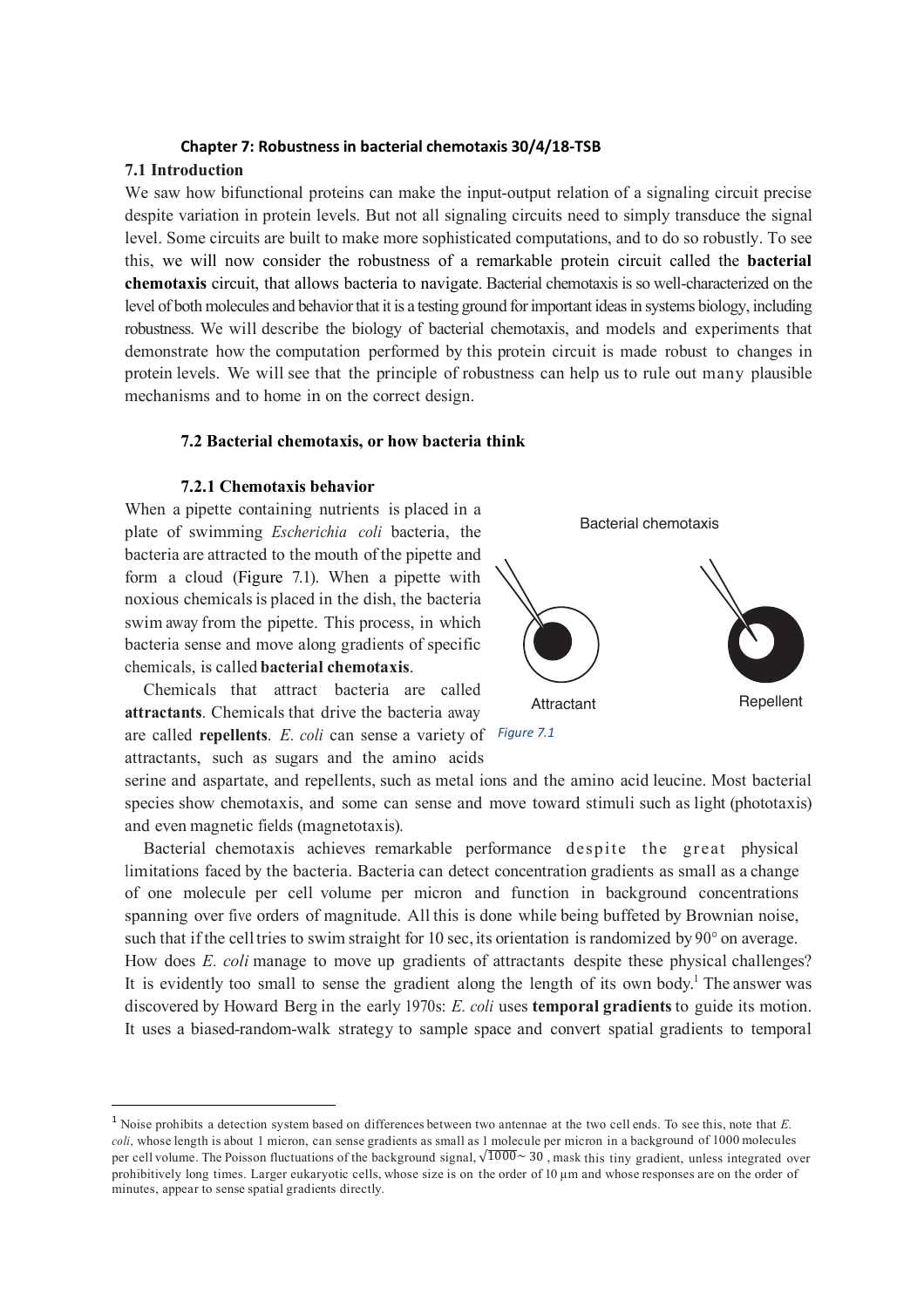ones. In liquid environments, *E. coli* swims in a pattern that resembles a random walk. The motion is composed of **runs**, in which the cell keeps a rather constant direction, and **tumbles**, in which the bacterium stops and randomly changes direction (Figure 7.2). The runs last about 1 sec on average and the tumbles about 0.1 sec.

To sense gradients, *E. coli* compares the current attractant concentration to the concentration in the past. When *E. coli* moves up a gradient of attractant, it detects a net positive change in attractant concentration. As a result, it reduces the probability

of a tumble (it reduces its **tumbling frequency**) and tends to continue going up the gradient. The reverse is true for repellents: if it detects that the concentration of repellent increases with time, the cell increases its tumbling frequency, and thus tends to change direction and avoid swimming

toward repellents. Thus, chemotaxis senses the temporal derivative of the concentration of attractants and repellents. It follows a simple strategy: If life is getting better, keep going, and if life is getting worse, change direction.

The runs and tumbles are generated by different states of the motors that rotate the bacterial flagella. Each cell has several flagella motors (Figure 7.3; see also Section 5.5XX) that can rotate either clockwise (CW) or counterclockwise (CCW). When the motors turn CCW, the flagella rotate together in a bundle and push the cell forward. When one of the motors turns CW, its flagellum breaks from the bundle and causes the cell to tumble about and randomize its orientation. When the motor turns



*Figure 7.2*





CCW, the bundle is reformed and the cell swimsin a new direction (Figure 7.4).



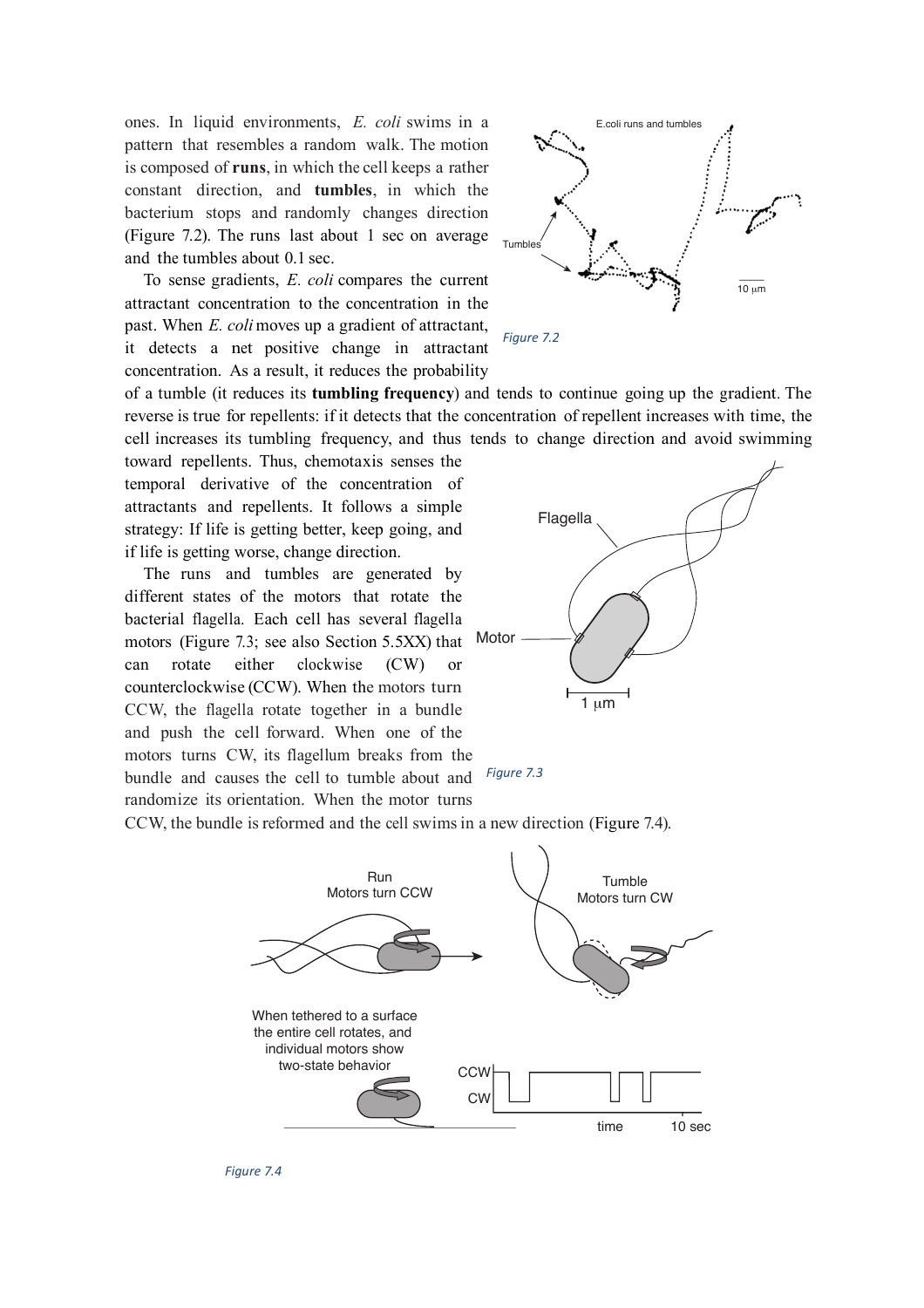#### **7.2.2 Response and exact adaptation**

The basic features of the chemotaxis response can be described by a simple experiment. In this experiment, bacteria are observed under a microscope swimming in a liquid with no gradients. The cells display runs and tumbles, with an average **steady-state tumbling frequency** f, on the order of f  $\sim 1 \text{ sec}^{-1}$ .

We now add an attractant such as aspartate to the liquid, uniformly in space. The attractant concentration thus increases at once, but no spatial gradients are formed. The cells sense an increase in attractant levels, no matter which direction they are swimming. They think that things are getting better and suppress tumbles: the tumbling frequency of the cells plummets within about 0.1 sec (Figure 7.5).

After a while, however, the cells realize they have been fooled. The tumbling frequency of the cells begins to increase, even though attractant is still present (Figure 7.5). This process, called **sensory adaptation**, is common to many biological sensory systems. For example, when wemove from light to dark, our eyes at first cannot see well, but they soon adapt to sense small changes in contrast.



Adaptation in bacterial chemotaxis takes several seconds to several minutes, depending on the size of the attractant step.<sup>2</sup>

Bacterial chemotaxis shows **exact adaptation**: the tumbling frequency in the presence of attractant returns to the same level as before attractant was added. In other words, *the steady-state tumbling frequency isindependent of attractant levels*. If more attractant is now added, the cells again show a decrease in tumbling frequency, followed by exact adaptation. Changes in attractant concentration can be sensed as long as attractant levels do not saturate the receptors that detect the attractant.

Exact adaptation poises the sensory system at an activity level where it can respond to multiple steps of the same attractant, as well as to changes in the concentration of other attractants and repellents that can occur at the same time. It prevents the system from straying away from a favorable steady-state tumbling frequency that is required to efficiently scan space by random walk.

#### **7.3 The chemotaxis protein circuit**

We now look inside the *E. coli* cell and describe the protein circuit that performs the response and adaptation computations. The input to this circuit is the attractant concentration, and its output is the probability that motors turn CW, which determines the cells' tumbling frequency (Figure 7.6). The chemotaxis circuit was worked out using genetics, physiology, and biochemistry, starting with J. Adler in the late 1960s, followed by several labs, including those of D. Koshland, S. Parkinson, M.



<sup>&</sup>lt;sup>2</sup> Each individual cell has a fluctuating tumbling frequency signal, so that the tumbling frequency varies from cell to cell and also varies along time for any given cell (Ishihara et al., 1983; Korobkova et al., 2004). The behavior of each cell shows the response and adaptation characteristics within this noise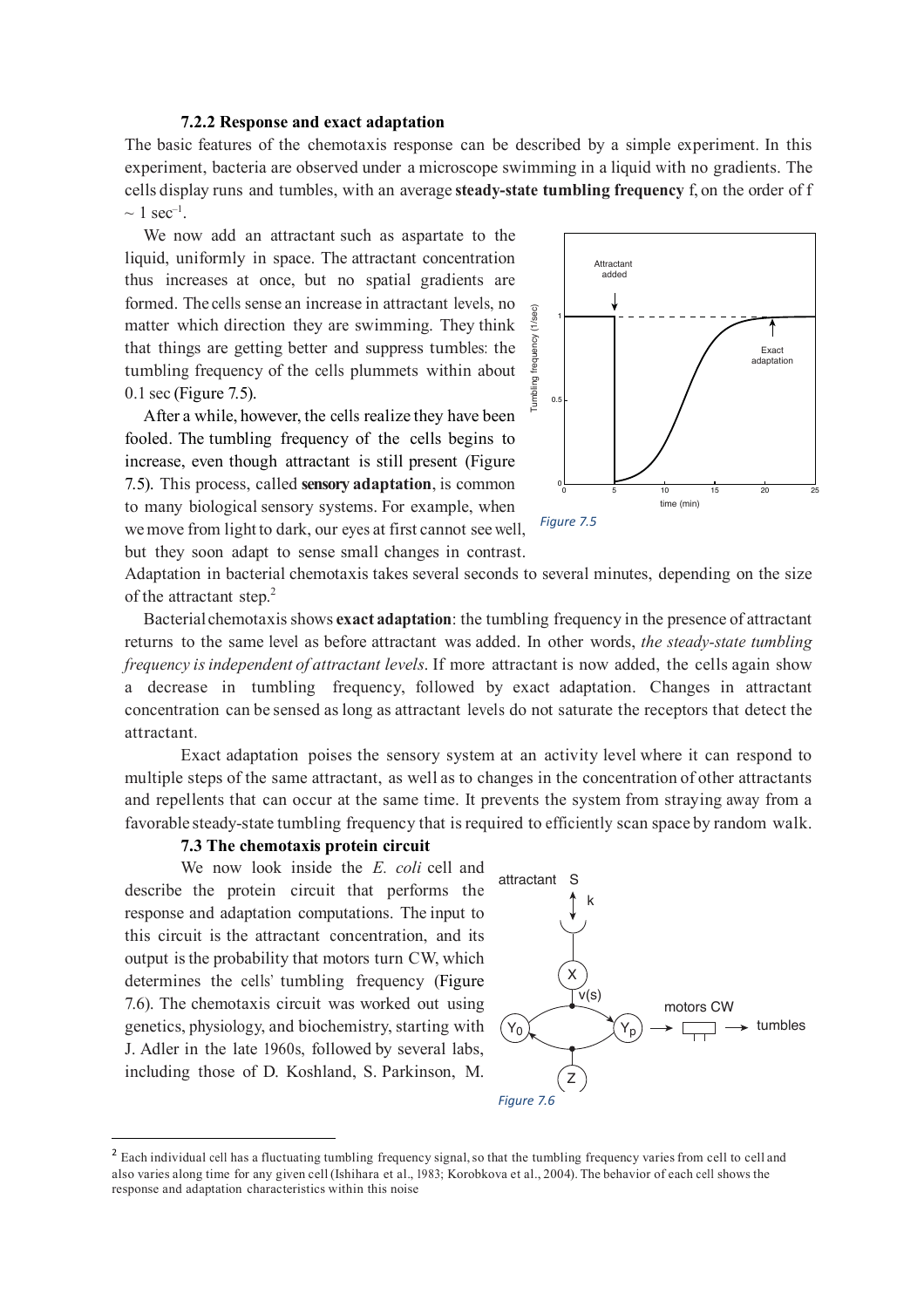Simon, J. Stock, and others. The broad biochemical mechanisms of this circuit are shared with many signaling pathways in all types of cells.

Attractant and repellent molecules are sensed by specialized detector proteins called **receptors**. Each receptor protein passes through the cell's inner membrane, and has one part outside of the cell membrane and one part inside the cell. It can thus pass information from the outside to the inside of the cell. The attractant and repellent molecules bound by a receptor are called its **ligands**.

*E. coli* has five types of receptors, each of which can sense several ligands. There are a total of several thousand receptor proteins in each cell. They are localized in a cluster on the inner membrane, such that ligand binding to one receptor appears to affect the state of neighboring receptors. Thus, a single ligand binding event is amplified, because it can affect more than one receptor (Bray, 2002), increasing the sensitivity of this molecular detection device (Segall et al., 1986; Jasuja et al., 1999; Sourjik and Berg, 2004).

Inside the cell, each receptor is bound to a protein kinase called CheA.<sup>3</sup> We will consider the receptor and the kinase as a single entity, called X. X transits rapidly between two states, active (denoted  $X^*$ ) and inactive, on a timescale of microseconds. When X is active,  $X^*$ , it causes a modification to a response-regulator protein, CheYwhich we will denote Y, which diffuses in the cell. This modification is the addition of a phosphoryl group  $(PO<sub>A</sub>)$  to Y to form Yp. This type of modification, called **phosphorylation**, is used by most types of cells to pass bits of information among signaling proteins, as we saw in Chapter 6. Yp can bind the flagella motor and increase the probability that it switches from CCW to CW rotation. Thus, the higher the concentration of Yp, the higher the tumbling frequency (Cluzel et al., 2000).The phosphorylation of Yp is removed by the phosphatase CheZ, denoted Z. At steady-state, the opposing actions of  $X^*$  and Z lead to a steadystate Yp level and a steady-state tumbling frequency. Thus, the main pathway in the circuit is phosphorylation of Y by  $X^*$ , leading to tumbles (Fig 7.6). We now turn to the mechanism by which attractant and repellent ligands can affect the tumbling frequency.

### **7.3.1 Attractants lower the activity of X**

When a ligand S binds receptor X, it changes the probability<sup>4</sup> that X will assume its active state  $X^*$ . The concentration of X in its active state is called the **activity of X**. Binding of an attractant *lowers* the activity of X. Therefore, attractants reduce the rate  $v(S)$  at which X phosphorylates Y, and levels of Yp drop, resulting in fewer tumbles. These responses occur within less than 0.1 sec. The response time is mainly limited by the time it takes Yp to diffuse over the length of the cells to the motors that are distributed all around the cell membrane.

<sup>&</sup>lt;sup>3</sup> The chemotaxis genes and proteins are named with the three-letter prefix *che*, signifying that mutants in these genes are unable to perform chemotaxis.

<sup>4</sup> Note the strong separation of timescales. The conformation transitions between X and X\* are on a microsecond timescale. Ligands remain bound to the receptor for about 1 msec. Therefore, many transitions occur within a single-ligand binding event. The activity X\* is obtained by averaging over many transitions (Asakura and Honda, 1984; Mello et al., 2004; Keymer et al., 2006). Phosphorylation–dephosphorylation reactions equilibrate on the 0.1-sec timescale, and methylations occur on the secminute timescale.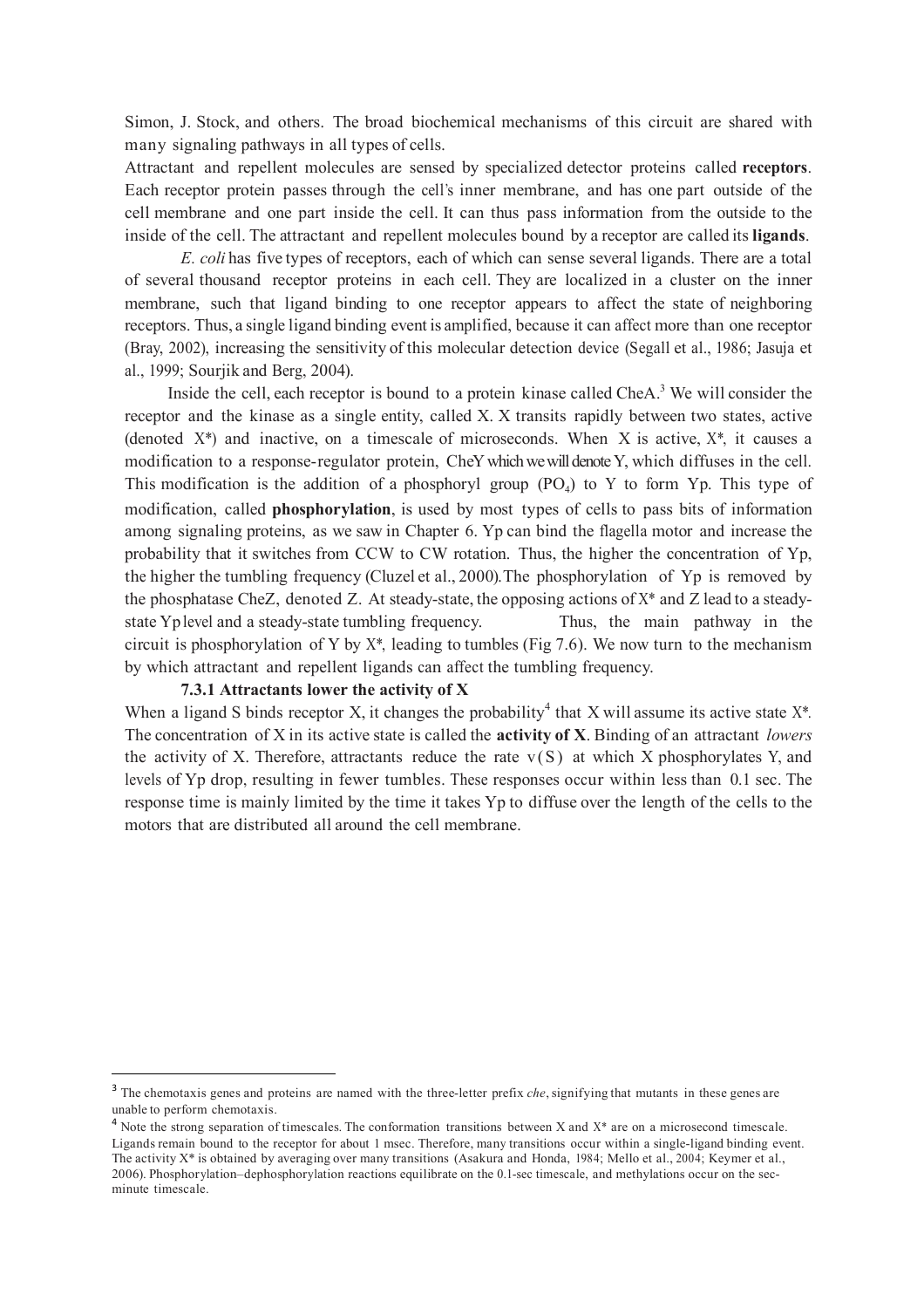The pathway from X to Y to the motor explains the initial response in Figure 7.5, in which attractant leads to reduction in tumbling. The reduction in activity X\* due to the binding of attractant S is well described by a Hill function (Fig 7.7)

$$
X^* = \frac{X_{max}}{1 + \left(\frac{S}{K}\right)^n}
$$

Where Xmax is the maximal activity (this equation is ineact near S=0, see appendix XX). The halfway-point for reduction in activity is K, the binding constant of the attractant to the receptor. The Hill coefficient n is due to clusters of n receptors that show cooperativity: binding of ligand to one receptor in the cluster changes the conformation of the other receptors in the cluster and raises the affinity of ligand to the other receptors.



If this was all, ligand S would cause activity  $X^*$  and hence tumbling frequency to drop and stay low. What causes adaptation?

**7.3.2 Adaptation is due to slow modification of X that increases its activity** The chemotaxis circuit has a second pathway devoted to adaptation. As we saw, binding of ligand S - attractant decreases X\*

reduces the activity of the receptor X. However, each receptor has several biochemical "buttons" that can be pressed to increase its activity and compensate for the effect of the attractant (Fig 7.8). These buttons are **methylation** modifications, in which a methyl group  $(CH<sub>3</sub>)$  is added to four or five locations on the receptor. Each receptor can thus have between zero and five methyl modifications. The more methyl groups that are added, the higher the activity of the receptor.

The methylation buttons work by changing the binding constant  $K$  of the receptor to attractants<sup>5</sup>. The more methylated the receptor the higher is K (lower





chemical affinity to the attractant), (Fig 7.9). Therefore, the less attractant it binds, so that there is less inhibition of X activity, X\*. In this way, methylation increases receptor activity.

Mathematically, we can describe the effect of  $x^*$ methylation on K using the concept of free energy  $\Delta G$ . The binding constant K is given by the exponential of the free energy of binding the ligand  $K = e^{\Delta G}$  (the Boltzmann constant  $k_b T$  is included in  $\Delta G$ ). Each methylation adds some free energy  $\gamma$  to the bound state of the receptor, making it less favorable, so that  $\Delta G =$  $\Delta G_0 + \gamma m$ , where m is the number of methylations. As a result, K increases with methylation,  $\sim e^{\gamma m}$ , raising the half-way-point ligand level needed for inhibition of

 $\overline{a}$ 

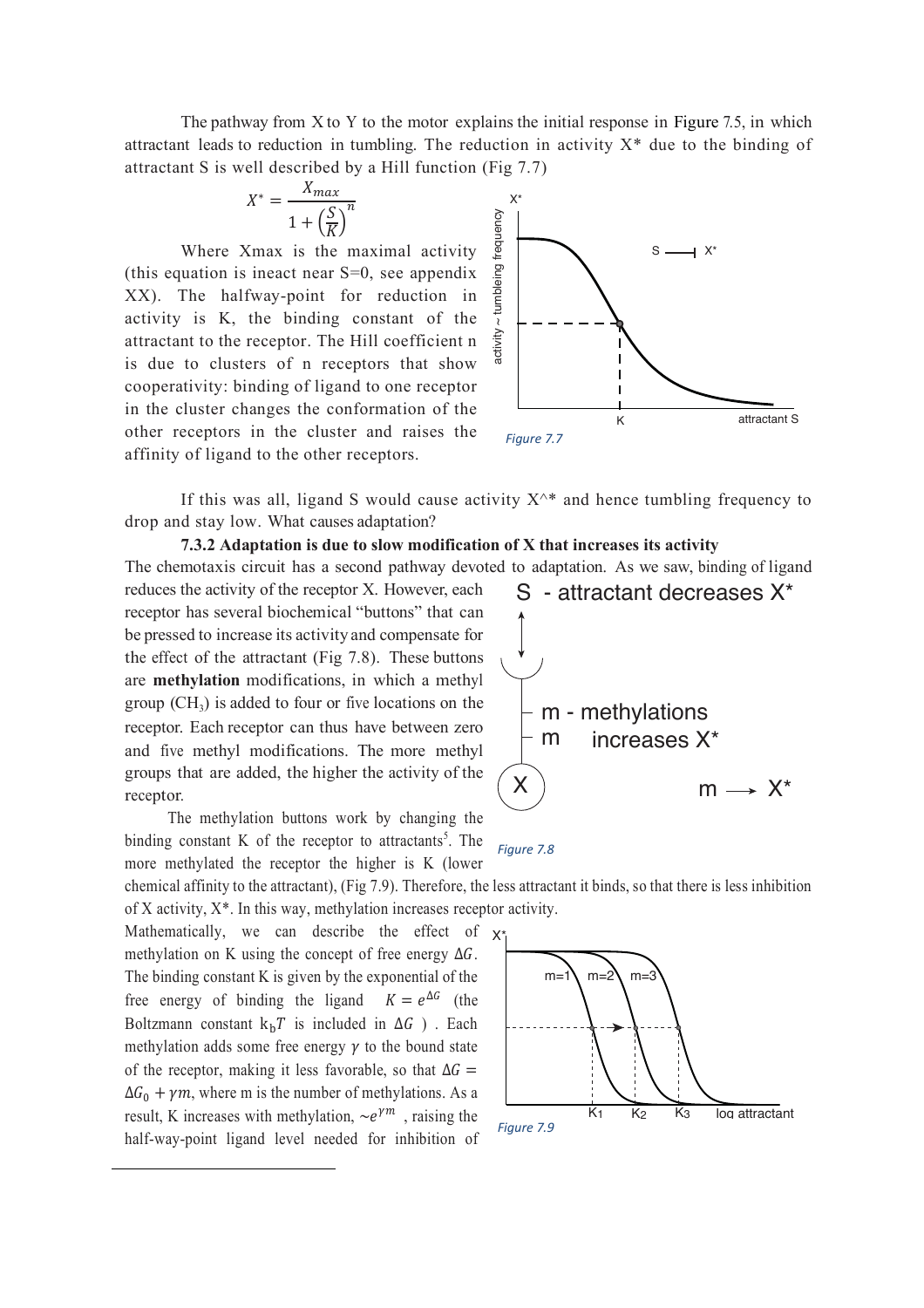activity, Figure 7.9. The higher the methylation, the higher the half-way point for binding K, and more ligand is needed to reduce the activity  $X^*$ .

Methylation of the receptors is catalyzed by a protein called CheR and is removed by an a protein called CheB, denoted R and B. Methyl groups are continually added and removed by these two antagonistic proteins, regardless of whether the bacterium senses any ligands (Fig 7.10). This seemingly wasteful cycle has an important function: it allows cells to adapt.

Adaptation is carried out by a negative feedback loop through B. This protein removes methyl groups only from receptors in their active conformation,  $X^*$ . Thus, reduced  $X$  activity means that B is less active, causing a reduction in the rate at which methyl groups are removed by B. Methyl groups are still added, though, by R at an unchanged rate. Therefore, methylation increases. Methylation makes the receptor more active, the

tumbling frequency increases. Thus, the receptors X first become less active due to attractant binding, and then methylation level gradually increases, restoring X activity. This is a negative feedback loop with a slow arm in which methylation raises  $X^*$  (Fig 7.11).

Methylation reactions are indeed much slower than the reactions in the main pathway from X to Yp to the motor (the former are on Figure 7.11 the timescale of seconds to minutes, and the latter on a contract on a contract on a contract on a contract on a contract on a contract on a contract on a contract on a contract on a contract on a contract on a contract on a c

sub-second timescale). The protein R is present at low amounts in the cell, about 100 copies, and appears to act at saturation (zero-order kinetics). The slow rate of the methylation reactions explains why the recovery phase of the tumbling frequency during adaptation ismuch slowerthan the initial response.

The feedback circuit is designed so that exact adaptation is achieved. That is, the increased methylation of X *precisely balances* the reduction in activity caused by the attractant. How is this precise balance achieved? Understanding exact adaptation is the goal of the model that we will next describe.

# **7.4 The Barkai-Leibler model of exact adaptation**

Early models of chemotaxis used equations to describe the reactions just described, and showed response to attractant and exact adaptation. However, in these models, exact adaptation depended on setting specific values for parameters such as the numbers of R and B proteins per cell. These parameters had to be tuned so that methylation could exactly compensate for the reduction in activity caused by attractant. Changing the protein level parameters ruined exact adaptation (Fig 7.12). After adding attractant, the cells responded, but then returned to a different basal activity than before the



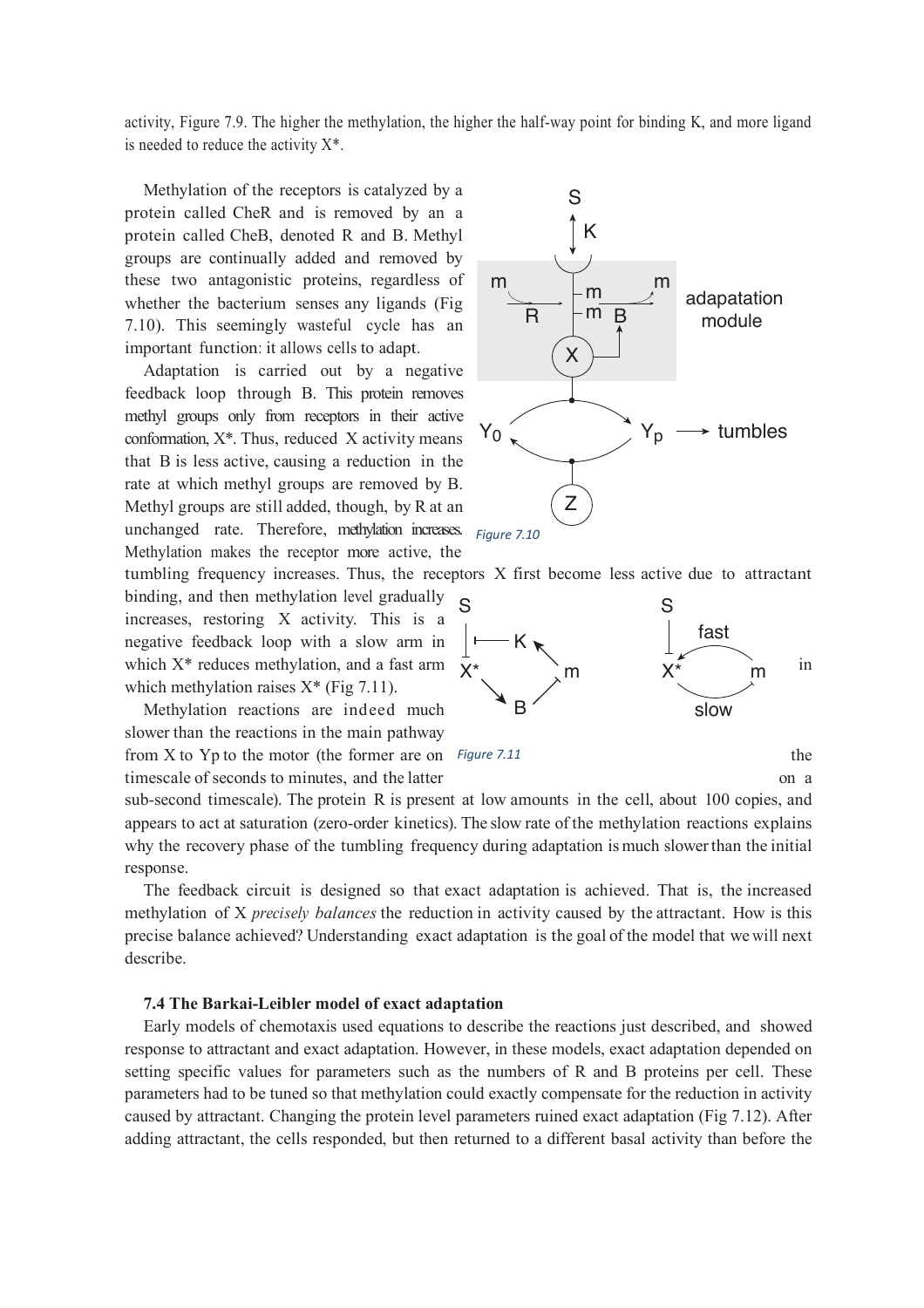attractant step. We say that exact adaptation in these models is **fine tuned.** A fine-tuned model is described in solved exercise X<sub>X</sub>



robust mechanism for exact adaptation was proposed by Naama Barkai and Stan Leibler. In this mechanism, changing parameters such as R and B protein levels changes the steady-state activity. But changing parameters does not ruin exact adaptation: after a step of attractant, activity first drops but then returns to the pre-step level (Fig 7.13).

The full model includes several methylation sites and other details, and reproduces many Robust model





observations on the dynamical behavior of the chemotaxis system (a two-methylation-site version is solved in exercise 7.X). Here we will analyze a simplified version of the Barkai–Leibler model, aiming to understand how a biochemical circuit can robustly adapt.

The Barkai-Leibler mechanism depends on two molecular features. First, R works at a constant rate independent of its substrate, un-methylated receptors. This constant rate occurs because R is found at such low numbers and works so slowly that it always has a methylated receptor to add a methyl group to. R thus works at saturation- it adds methyl groups at a rate Vr R, where R is the number of R proteins and Vr is the rate. Second, the enzyme B works only on *active* receptors, X\*. Its rate of removing methyl groups is thus Vb B X\*, where B is the number of B proteins in the cell, Vb is their rate and  $X^*$  is the activity.

The rate of change of the total number of methyl groups bound to the receptors, m, is given by the difference between the rates of adding methyl by R and removing them by B: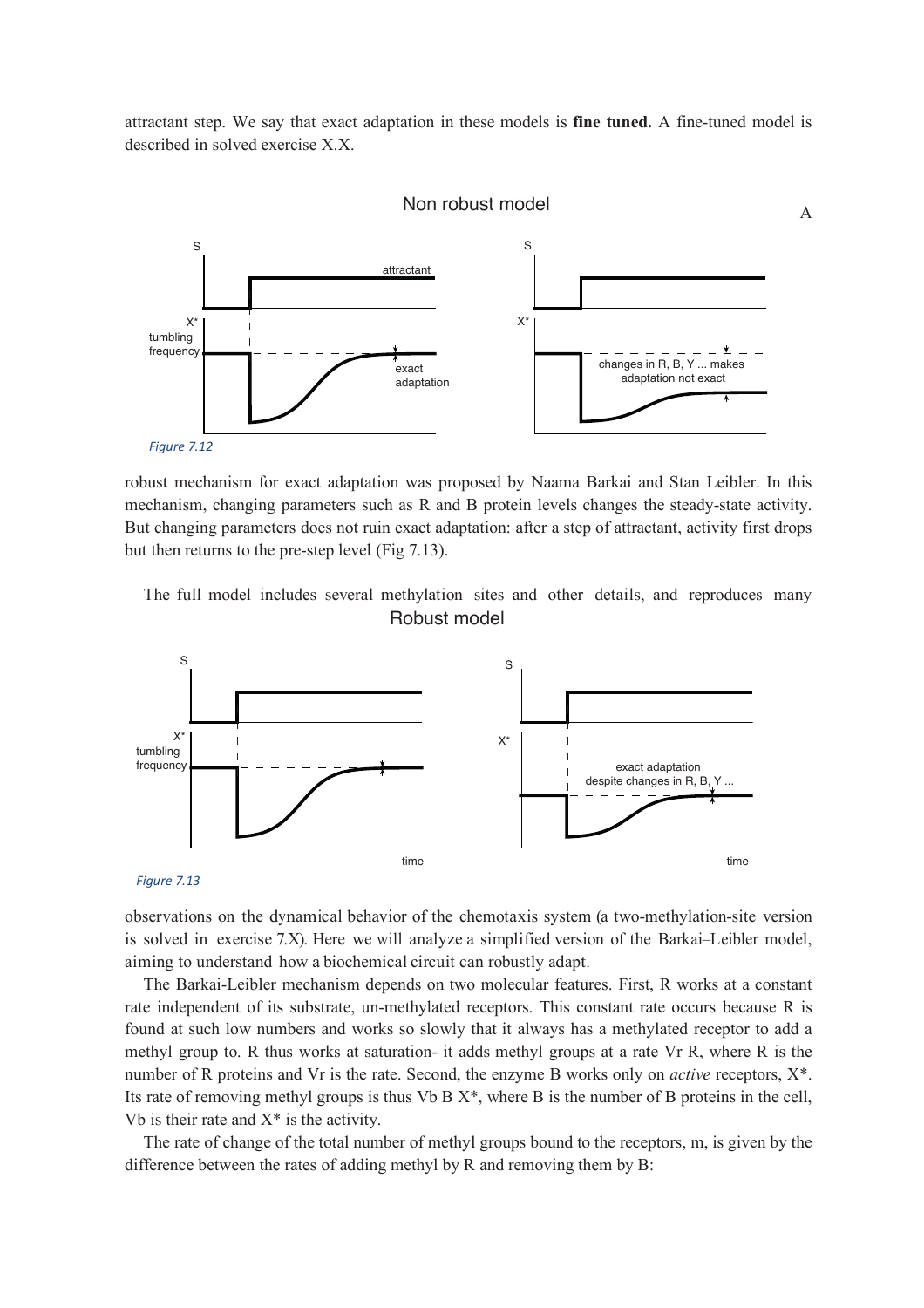dm/dt=Vr R- Vb B  $X^*$ 

The steady state solution (dm/dt=0) occurs at X\*st=VrR/VbB.

Importantly,  $X^*_{st}$  does not depend on attractant concentration. This means that our system always returns to the same activity level regardless of input signal: we have exact adaptation.

A rate plot of this equation, Fig 7.14, shows that if  $X^*$  is smaller than  $X^*$ st, then methylation exceed removal, as a result  $X^*$  rises, stopping when  $X^* = X^*$ st. Likewise, when  $X^*$  exceeds  $X^*$ st, removal exceeds methylation, and activity X\* drops until it = goes back down to  $X^*$ st. The important point is that X\*st does not depend on attractant or repellant levels. Changing parameters like R and B changes X\*st. But for given R and B, activity X\*st always returns to its baseline level X\*st. Exact adaptation is robust. Figure 7.13 shows the dynamics of this model for two sets of parameters, in which R levels are varied by a factor of 2. It is seen that the steady-state activity changes, but adaptation remains exact.



Let's review how this mechanism works. Initially the system is at steady state X\*st (7.15 timepoint a). When attractant S is added, it binds the receptors and reduces their activity (Fig 7.15, tiempoint b). Activity  $X^*$  drops below  $X^*$  st within 0.1 sec. This causes the abrupt initial drop in tumbling frequency that is observed in the experiments (Figure 7.10). After this sharp initial response, adaptation occurs because B only works on the active receptors. The rate of demethylation by CheB is reduced because of the decrease in active receptors caused by the attractant. R, on the other hand, continues to methylate receptors at a constant rate. Therefore, methylation m gradually increases (Fig 7.15 timeplont c). Methylation increases the probability of receptors to be in their active state. Steady-state is reached when the number of active receptors reaches a level that balances the effects of R and B, returning to the steady-state activity level  $X^* = X_{st}^*$ . (Fig 7.15 timepoint d). The activity is equal to the pre-attractant activity, despite the presence of attractant. We have exact adaptation.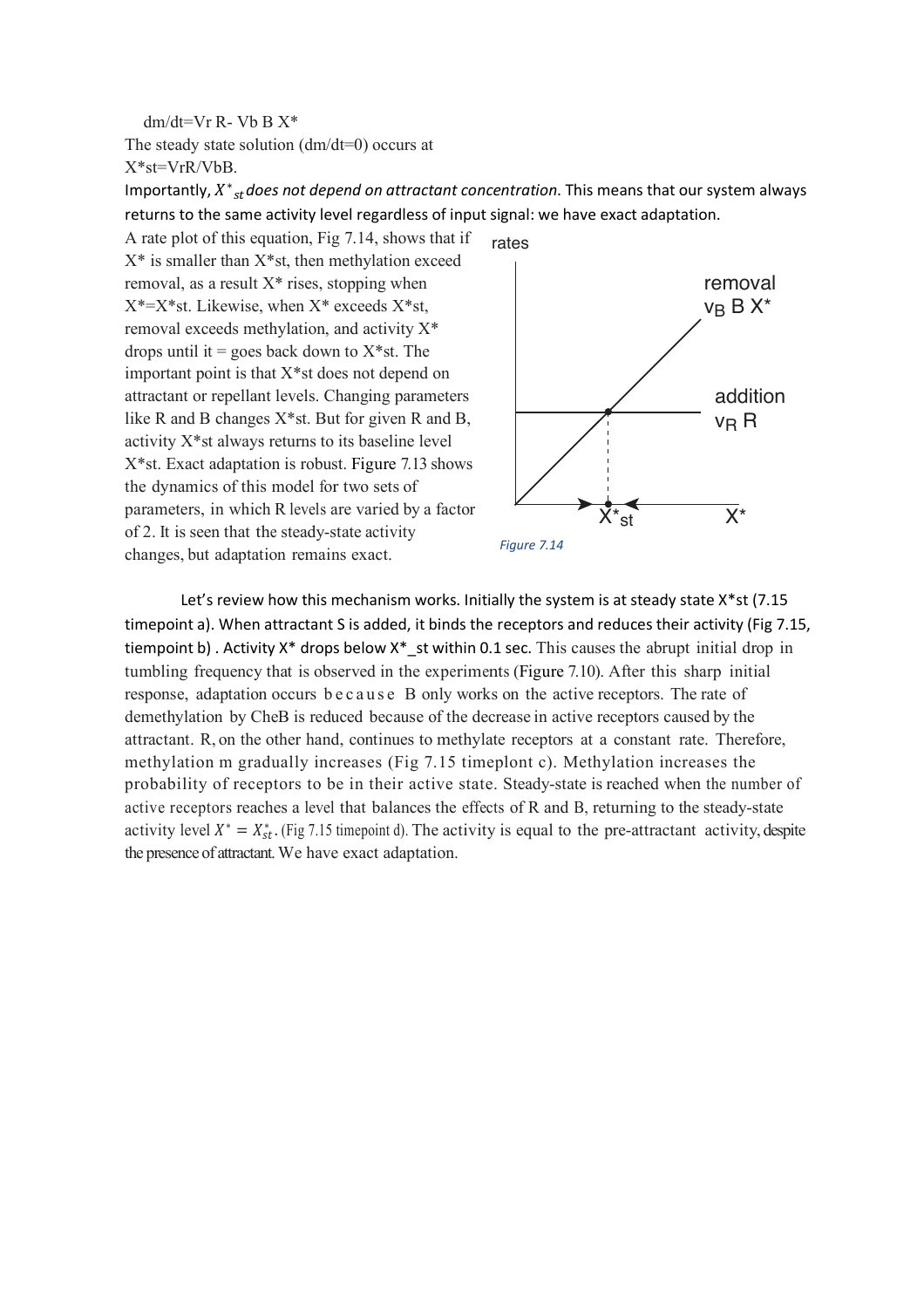

Exact adaptation occurs for a wide range of variations in any of the parameters of the model, such as  $V_R$ ,  $V_B$ , R, and B. In contrast, the value of the steady-state activity to which the cells adapt depends on these parameters. In other words, steady-state activity is a *fine-tuned* feature of this model (Figure 7.10). Exact adaptation, in which the steady-state does not depend on ligand levels, is a *robust* feature of the model and does not depend on the precise values of the biochemical parameters.

There are limits to robustness. For example, if receptors become fully methylated, they can no longer compensate for attractants. Indeed, exact adaptation is broken in the case of some attractants such as serine: the serine receptor (Tsr) even when fully methylated cannot compensate for high concentrations of serine, and there no exact adaptation at high concentrations of serine.

Robustness of exact adaptation in this model depends on the assumption that B works only on active receptors, and does not demethylate receptors that are in their inactive state. This is a specific biochemical detail that is essential for robust adaptation. The assumption that CheB works only on active receptors is not unrealistic, because proteins can be exquisitely specific in discriminating between molecular states. Relaxing this assumption by allowing a small relative rate ε for B action on inactive receptors entails a loss of exact adaptation by a factor on the order of ε.

### **Robust adaptation and Integral feedback**

At the heart of this mechanism is a feedback loop called **integral feedback** (Yi et al 2000), which is a central principle in engineering. In integral feedback, there is a slow component (methylation in our case) which integrates an 'error' over time, and acts to decrease the error. In chemotaxis, the error is the distance between the activity and the steady-state activity  $error = X_{st}^* - X^*$  . The power of integral feedback is that as long as the error is not zero, the integrator keeps accumulating, and the feedback grows until it forces the error to go to zero. There is no choice for the system but to return to  $X_{st}^*$ .

The mapping of the Barkai-Leibler model and integral feedback is easiest to by rewriting the equation for the dynamcis of methylation:

$$
\frac{dm}{dt} = VbB(X_{st}^* - X^*)
$$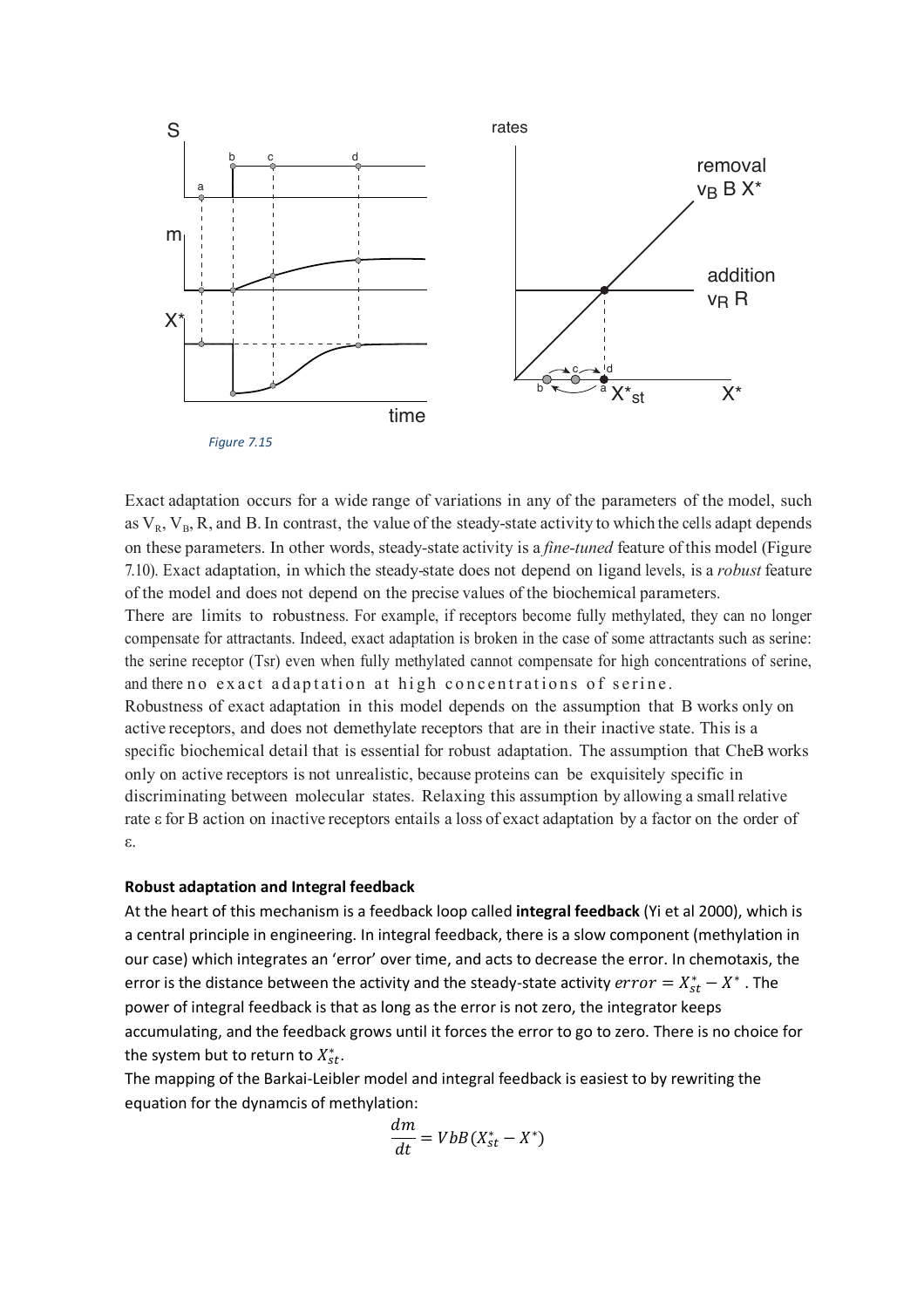Solving this equation by taking an integral over time on both sides shows that methylation integrates over the error :

 $m(t) \thicksim \int_{-\infty}^{t} (X_{st}^*-X^*(t)) dt \thicksim \int error(t) dt$ 

Because of this integrator effect, the feedback does not stop until the error is zero (until  $X^* =$  $X_{st}^*$  ). Even a small error keeps being integrated over time to lead to a large feedback signal. Linearity is not crucial here: It is enough that  $dm/dt=g(X^*)$ , with  $g(X^*)$  a decreasing function of a that crosses zero at  $X^*$  st,  $f(X^*$  st)=0, to show integral feedback and exact adaptation. Engineers use integral feedback to achieve exact adaptation in many familiar situations. For example, integral feedback ensures that a heater can keep the temperature T of a room at a desired set-point T\_st. This integral feedback controller, in which the power to the heater is governed by the integrated error (T-Tst), is shown in solved exercise XX. The heater power changes slowly and is analogous to methylation.

To summarize, we put together the equations for ligand binding and methylation, to arrive at a model for bacterial chemotaxis that captures many experiments on the dynamic response to changing ligands. We will use this model, which is a simplified version of a model presented by Tu Shimizu and Berg, in the next chapter. The model becomes simpler when we use the receptor binding constant K as a variable instead of m. To do so, we use the relation  $K \sim e^{\gamma m}$  and hence  $\frac{dK}{dt} \sim K dm/dt$ . We also use as the output the receptor activity normalized by its maximal value  $a=X^*/X$  max:

 $(1)dK/dt = cK(a_{st} - a)$  $(2)a = 1/(1 + (S/K)^n)$ 

Parameters that match experimental data are ast=0.3, c=1 min^-1 and n=6. Fig 7.XX shows how the activity a drops after step additions of attractant, and shows a pronounced pulse when attractant is removed. Exact adaptation occurs in all cases, as the binding constant K slowly adjusts to the changes in input. K acts like an internal representation of the external signal S. When attractant S is added, activity a(t) drops thanks to equation 2. As a result the receptor halfway-point K(t) rises slowly thanks to equation 1. Its as if the receptor adjusts its half-way point K to be sensitive near the new level of attractant. This is like gain-control in a camera, which adjusts its sensitivity to the ambient level of light. Thanks to the integral feedback equation, the adjusting process of K stops precisely when activity reaches its set point a st. Without exact adaptation, the receptors could not be sensitive over many orders of magnitude of attractant levels, any more than a camera without gain control could work across orders of magnitude of light.

**7.4.4 Experiments show that exact adaptation is robust, whereas steady-state activity and adaptation times are fine tuned**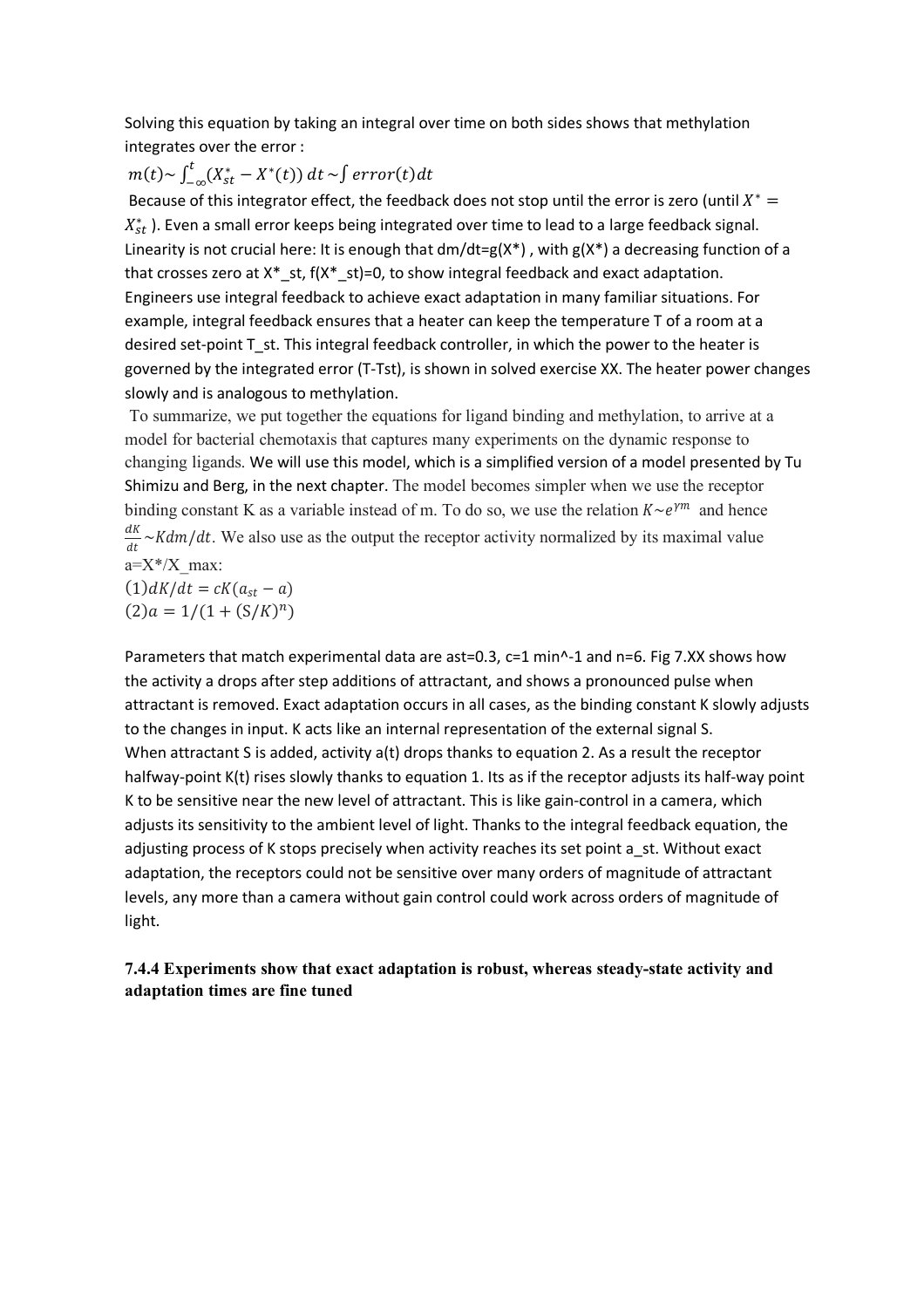An experimental test of robustness employed genetically engineered *E. coli* strains, which allowed controlled changes in the concentration of each of the chemotaxis proteins (Alon et al., 1999). This control was achieved by first deleting the gene for one chemotaxis protein (for example, R) from the chromosome, and then introducing into the cell a copy of the gene under control of an inducible promoter (the *lac* promoter). Thus, expression of the protein was controlled by means of



an externally added chemical inducer (IPTG). The more inducer added, the higher the R concentration in the cells. In this way, R levels were varied from about 0.5 to 50 times their wildtype levels. The population response of these cells to a saturating step of attractant was monitored using video microscopy on swimming cells. The experiment was carried out with changes in the expression levels of different chemotaxis proteins.

It was found that the steady-state tumbling frequency and the adaptation time varied with the levels of the proteins that make up the chemotaxis network (Figure 7.16). For example, steadystate tumbling frequency increased with increasing CheR levels, whereas adaptation time decreased. Despite these variations, exact adaptation remained robust to within experimental error. These results support the robust model for exact adaptation.

This experiment, which took three years, was the way that I transitioned from theoretical physics to experimental biology in my postdoc with Stanislas Leibler at Princeton. I got a lot of help from Mike Surrette who was a postdoc working on bacterial chemotaxis in the Stock lab next door. My fascination with the robust model was powerful enough to help me make the transformation from theorist to experimentalist.

# **7.5 Individuality and robustness in bacterial chemotaxis**

Spudich and Koshland (1976) observed that genetically identical bacterial cells appear to have an individual character as they perform chemotaxis. Some cells are "nervous" and tumble more frequently than others, whereas other cells are "relaxed" and swim with fewertumbles than the norm. These individual characteristics of each cell last for tens of minutes. The adaptation time to an attractant stimulus also varies from cell to cell. Interestingly, these two features are correlated: the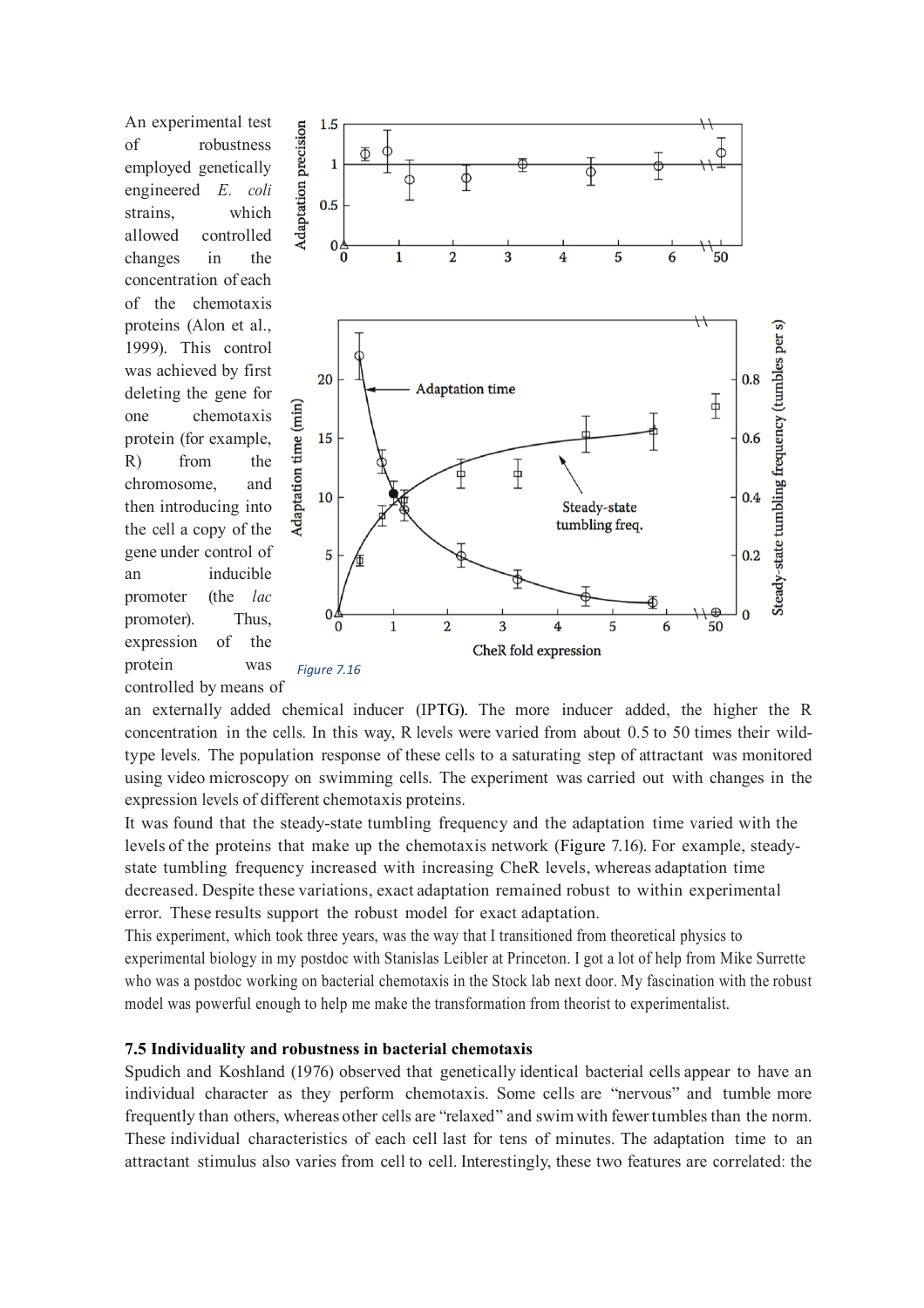steady-state tumbling frequency f in a given cell is inversely correlated with its adaptation time, τ, that is,  $f \sim 1/\tau$ .

The robust model for bacterial chemotaxis can supply an explanation for the varying chemotaxis personalities of *E. coli* cells. Thisis based on the cell–cell variation in chemotaxis protein levels, and particularly in the least abundant protein in the system, tions in R affect the tumbling frequency f and the adaptation time  $\tau$  in opposite directions. The Barkai–Leibler model with multiple methylation sites suggests that  $f \sim R$  and  $\tau \sim 1/R$ . Thus, the model predicts that  $f \sim 1/\tau$ , explaining the observed correlation in these two features (see solved exercise 7.X). 6

Despite the cell–cell variability in tumbling frequency, the vast majority of the cells in a population perform chemotaxis and climb gradients of attractants. On the other hand, mutant cells that have wild-type tumbling frequency but cannot adapt precisely (such as certain mutants in both CheR and CheB) are severely defective in chemotaxis ability. Evidently, tumbling frequency need not be precisely tuned for successful chemotaxis, whereas exact adaptation is important for most ligands. 1

In fact, there is an advantage in having a range of tumbling frequencies in a population of bacteria. This is because bacteria cannot know in advance which type of medium they will be moving through. In a free liquid, it is optimal to have long runs to sample space widely (Fig 7.17). But in a liquid dense with obstacles, as occurs in the crowded environments of the soil or the in dense obsticles lower intestine, it is optimal to have *Figure 7.17*shorter runs to avoid being stuck



against an obstacle for long times. Thus, variation in protein levels can generate a **bet hedging** strategy in which different individuals are suited for different possible future environment. Not all of the eggs are in one basket. Thanks to robustness, no matter what the steady-state tumbling frequency is, every individual will have exact adaptation, and hence be able to work across many orders of magnitude of signal.

In summary, the bacterial chemotaxis circuit has a design such that a key feature (exact adaptation) is robust with respect to variations in protein levels. Other features, such as steady-state activity and adaptation times, are fine-tuned. These latter features show variations within a population due to intrinsic cell–cell variations in protein levels. Because of the robust design, the intrinsic variability in the cell's protein levels does not abolish exact adaptation.

As a theorist, one can usually write many different models to describe a given biological system, especially if some of the biochemical interactions are not fully characterized. Of these models, only very few will typically be robust with respect to variations in the components. Thus, the robustness principle can help narrow down the range of models that work on paper to the few that can work in the cell. Robust design is an important factor in determining the specific types of

 <sup>6</sup> Detailed stochastic simulations of this protein circuit were pioneered by D. Bray and colleagues (Shimizu et al., 2003).